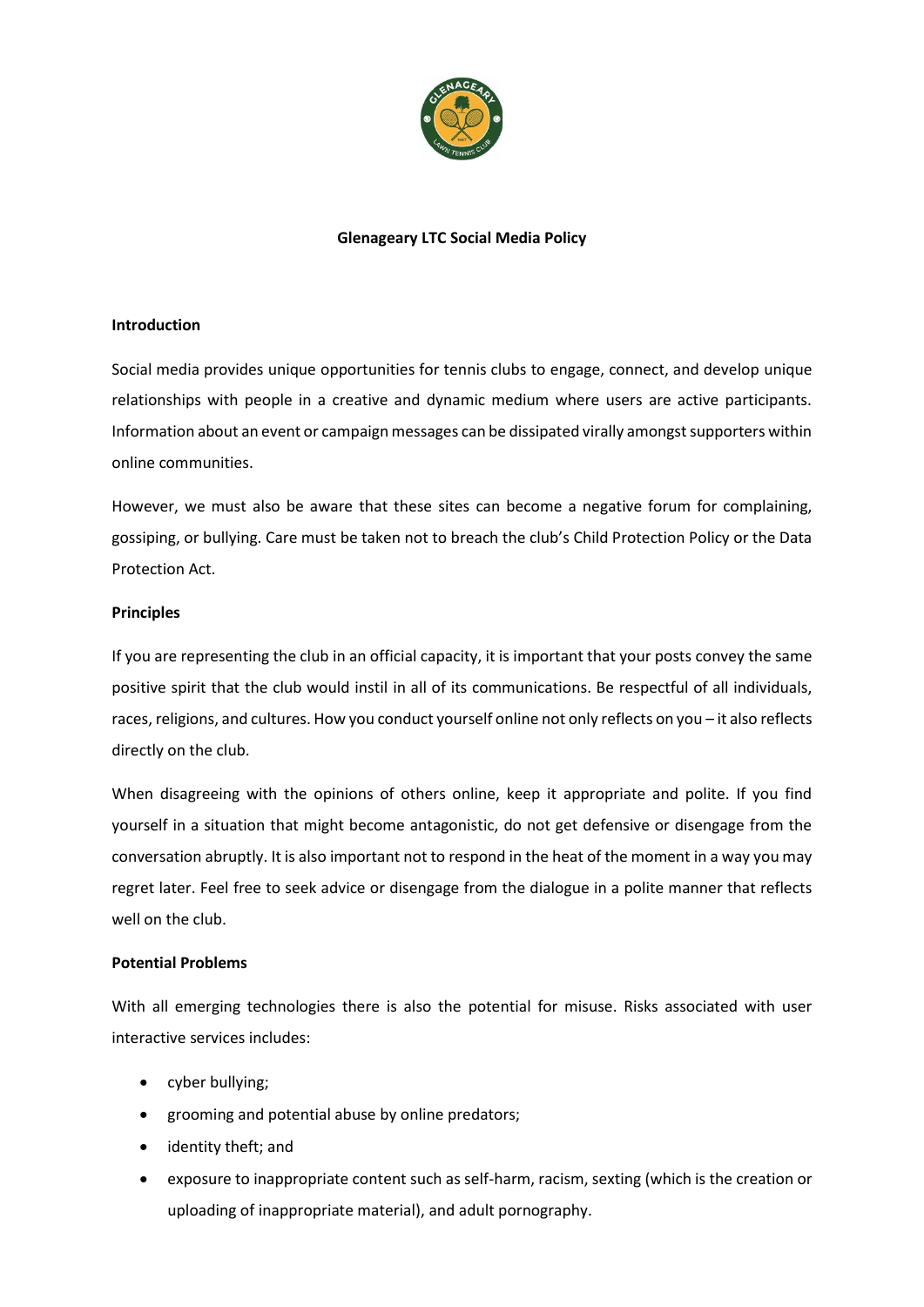The capabilities of social networking services may increase the potential for sexual exploitation of children and young people. There have been a number of well reported cases where adults have used social networking and user interactive services as a means of grooming children and young people for sexual abuse. Online grooming techniques include:

- gathering personal details, such as age, name, address ,mobile number, name of school, and photographs
- promising meetings with sports idols or celebrities or offers of merchandise
- offering cheap tickets to sporting or music events
- offering material gifts including electronic games, music, or software
- paying young people to appear naked and perform sexual acts
- bullying and intimidating behaviour, such as threatening to expose the child or young person by contacting their parents/guardians to inform them of their child's communications, or postings on a social networking site, and/or saying they know where the child lives, plays sport, or goes to school
- asking sexually themed questions, such as 'Do you have a boyfriend?' or 'Are you a virgin?'
- asking to meet children and young people offline
- sending sexually themed images to a child depicting adult content or the abuse of other children
- masquerading as a minor or assuming a false identity on a social networking site to deceive a child
- using school or hobby sites (including sports) to gather information about a child's interests likes and dislikes.

Most social networking sites set a child's webpage/profile to private by default to reduce the risk of personal information being shared in a public area of the site.

#### **Rules to Remember**

If someone has their own personal profile on a social media website, they should make sure that others cannot access any contents, media, or information from that profile which a) they are not happy for others to have access to; and b) which would undermine their position as a coach/volunteer representing their club.

As a basic rule, if you are not happy with others seeing particular comments, media or information, then simply **do not post these onto a public forum site**. When using social media sites, the following should be considered: change your privacy setting on the profile so that only people you have accepted as friends can see your comments.

Individuals should lock down their page to non-friends.